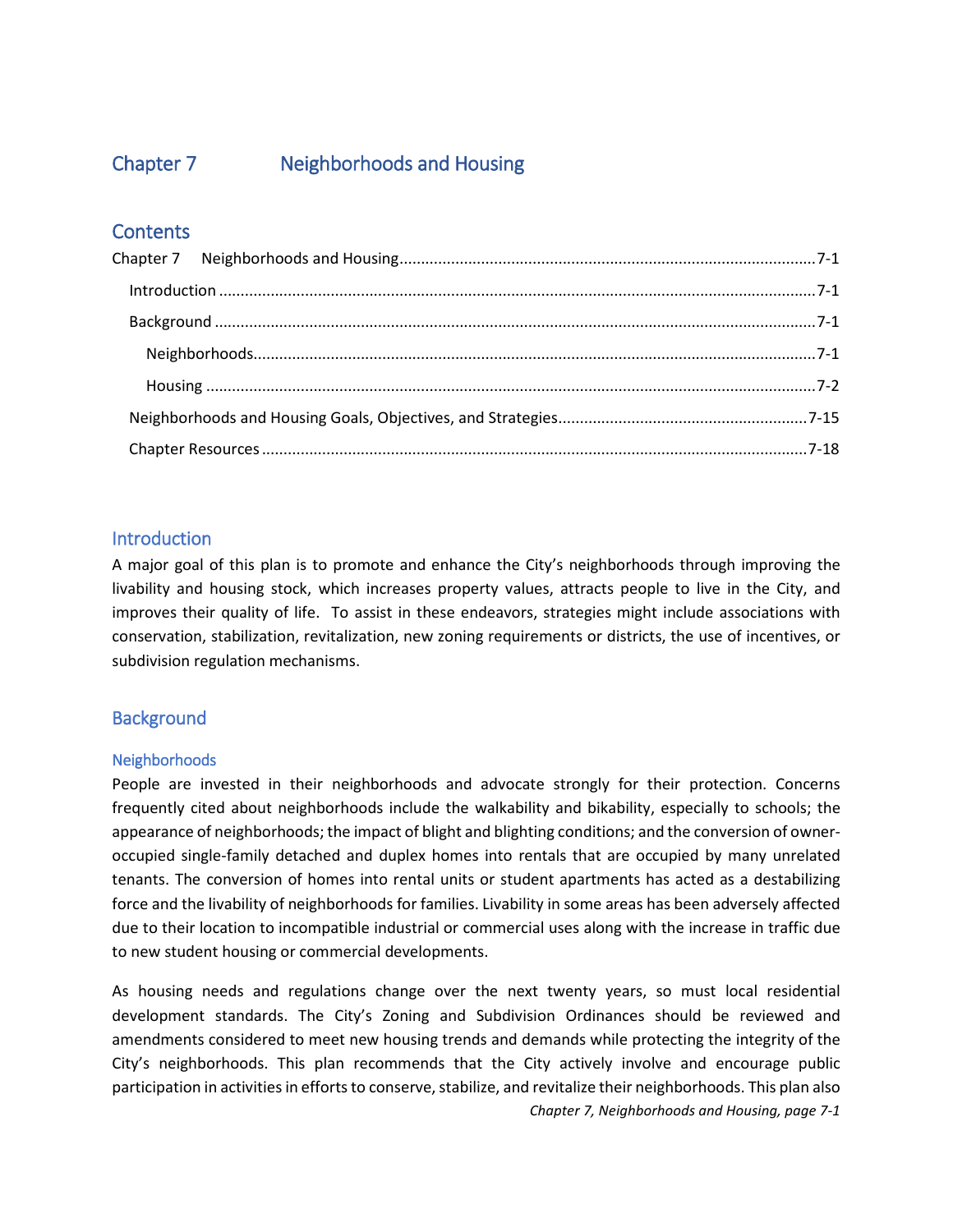recommends that other City plans relating to transportation, parks and recreation, fair housing, and plans to end homelessness also consider their impacts – both positive and negative – to neighborhoods.

#### <span id="page-1-0"></span>**Housing**

The City has identified that neighborhoods that are inclusive and incorporate a diverse mix of housing stock allows for the efficient use of available land and best serves residents. Included within this plan's recommendations is to review and amend the Zoning Ordinance to increase opportunities for singlefamily detached residential development affordable to households in a range of incomes.

The characteristics of Harrisonburg's housing stock, such as the mix of housing types, tenure, vacancy rates, age, and condition, provide insight into the housing opportunities available within the City, as well as the City's general economic vitality. The information included in this chapter has been gathered from the U.S. Census Bureau, the Harrisonburg Redevelopment and Housing Authority (HRHA), and from City building permit data.

### Housing Supply

The City continues to see an overall increase in the housing stock with a total number of units available in 1990 of 10,900 and in 2016 of 18,039. Single-family detached dwellings grew about 48 percent between 1990 to 2016, while during the same time the number of duplex and townhouse units has grown by about 54 percent, and multiple-family units has grown by about 61 percent. This trend is anticipated to continue due to the high rental market, duplexes and townhomes typically being more affordable to construct and purchase than single-family detached homes, and the impacts placed on the housing stock due to the increased demand for student rentals.

|                                                         | 1990          |            | 2000   |            | 2010          |            | 2016          |            |
|---------------------------------------------------------|---------------|------------|--------|------------|---------------|------------|---------------|------------|
| <b>Unit Type</b>                                        | <b>Number</b> | Percentage | Number | Percentage | <b>Number</b> | Percentage | <b>Number</b> | Percentage |
| Single-<br>Family<br><b>Detached</b>                    | 4,599         | 42.2%      | 5,203  | 38.0%      | 5,984         | 36.3%      | 6,799         | 37.7%      |
| Duplex and<br><b>Townhouse</b>                          | 1,700         | 15.6%      | 2,382  | 17.4%      | 2,938         | 17.8%      | 4,311         | 23.9%      |
| Multi-<br>Family                                        | 4,200         | 38.5%      | 5,792  | 42.3%      | 7,290         | 44.2%      | 6,758         | 37.5%      |
| <b>Mobile</b><br>$\mathbf{g}$<br><b>Homes</b><br>Other* | 401           | 3.7%       | 312    | 2.3%       | 290           | 1.8%       | 171           | 0.9%       |
| <b>Total</b>                                            | 10,900        |            | 13,689 |            | 16,502        |            | 18,039        |            |

#### **Table 7-1. Trends in Housing Mix, 1990-2016, Harrisonburg**

Source: Census of Population & Housing; American Community Survey *\* Includes "Other living quarters," such as an RV.*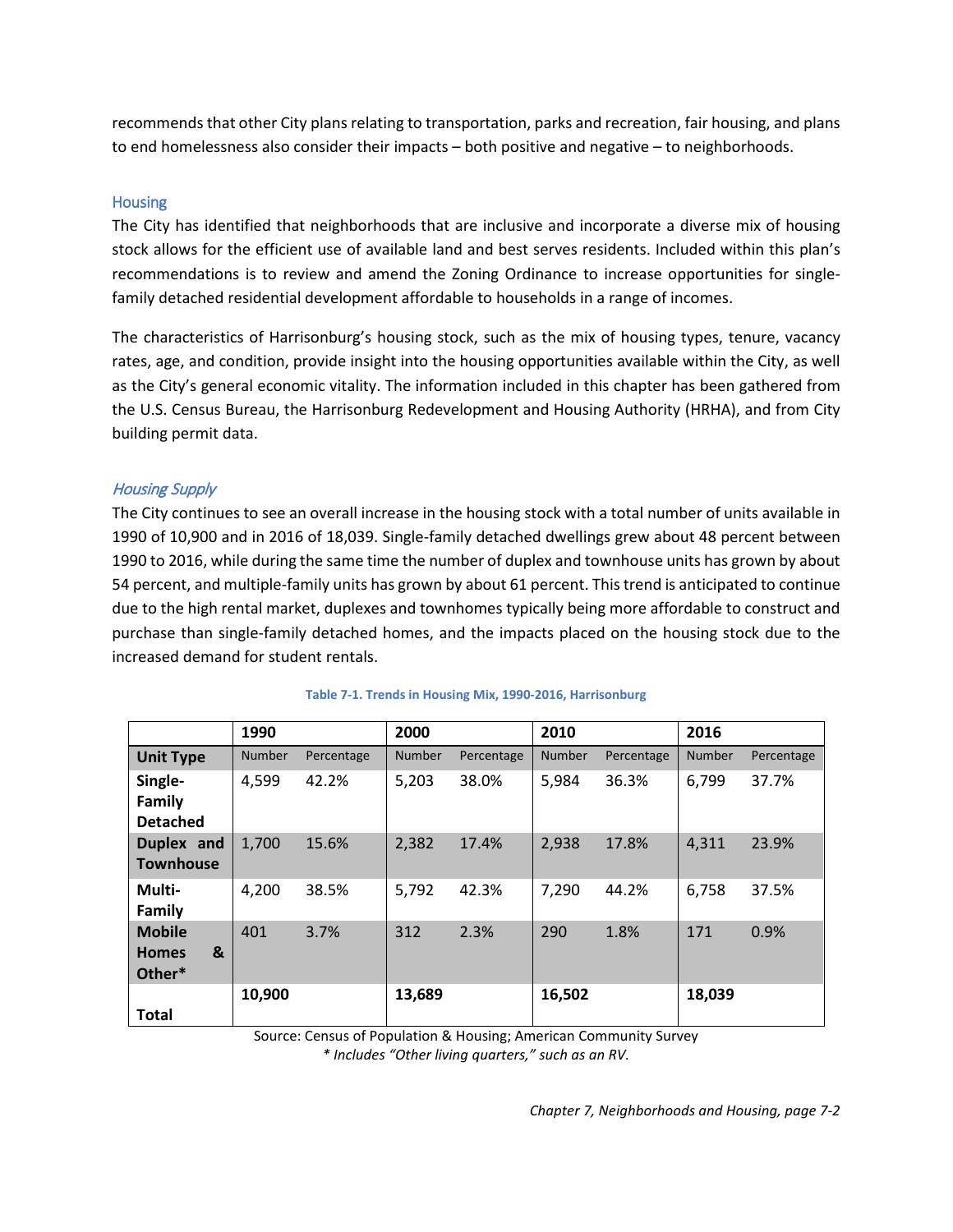[Figure 7-1](#page-2-0) and [Figure 7-2](#page-3-0) illustrate building permit data for the last 17 years. Building permits for new housing peaked in 2007 just before the Great Recession. Single-family detached construction has decreased during this time, while townhouses increased from 2006 to 2007 and multi-family units had a boom in 2007 and 2008, and spiked again in 2012 and 2014. Prior to the passage of Zoning Ordinance amendments adopted in 2007, which became effective in 2010, multiple-family units (apartments) were allowed by-right in the R-3, Multiple Dwelling Residential District. After the 2010 effective date, if a multiple-family development was not already under construction or did not have an approved engineered comprehensive site plan, then a special use permit requiring public hearings and approval from City Council was required to develop within the R-3, Medium Density Residential District. Along with the State Council of Higher Education for Virginia's release in 2006 of projected increasing JMU enrollment in future years, discussed later in this chapter, the City experienced a boom of apartment construction and submittal of site plans prior to the effective date of the new regulations.



**Figure 7--1. Total Dwelling Units Added in Harrisonburg, 2000-2017**

<span id="page-2-0"></span>Source: Department of Planning and Community Development; Does not include JMU on-campus housing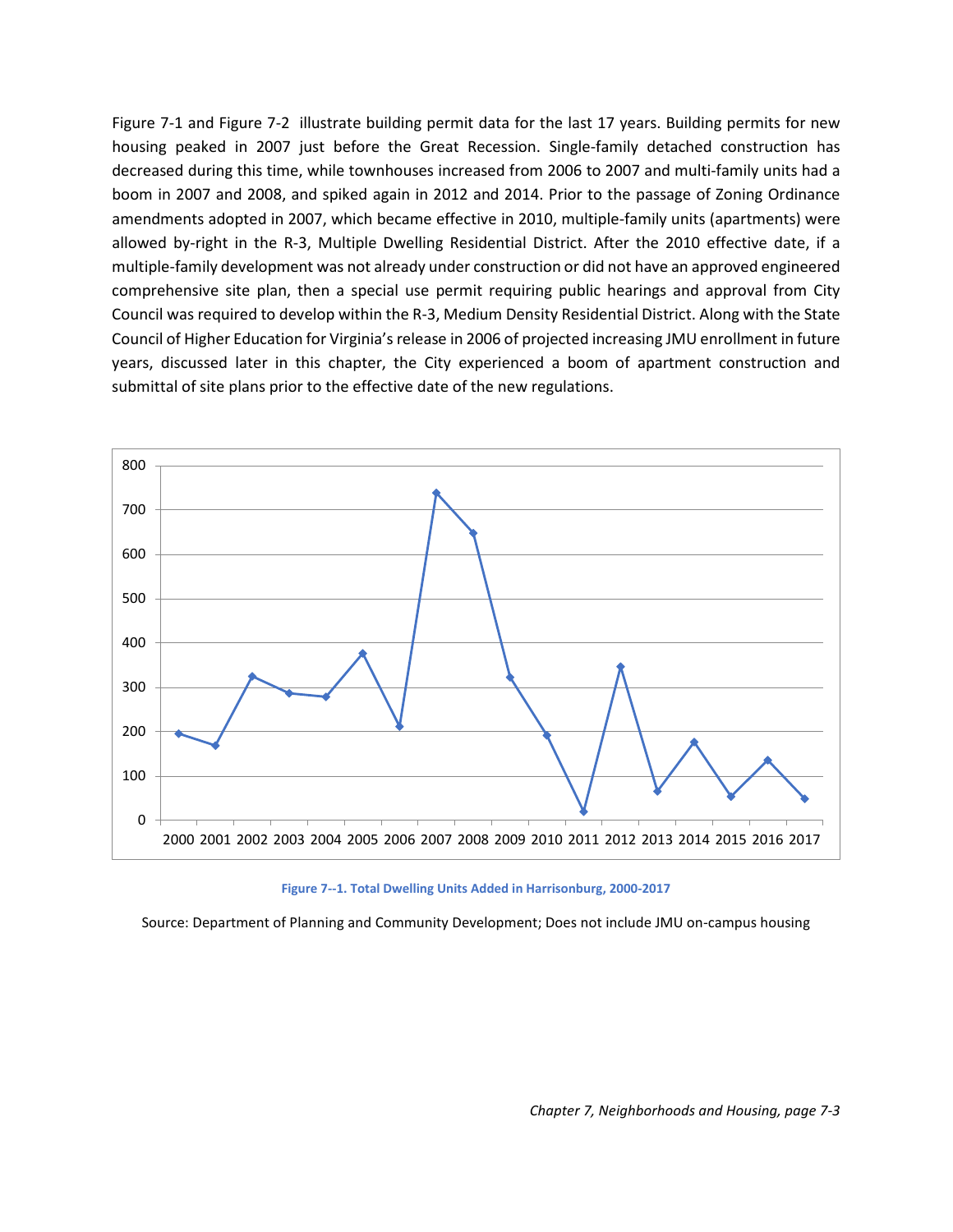

**Figure 7-2. Analysis of Harrisonburg Building Permit Data 2000-2017**

<span id="page-3-0"></span>Source: Department of Planning and Community Development; Does not include JMU on-campus housing



**Figure 7-3. Types of Dwelling Units Built between 2000-2017**

Source: Department of Planning and Community Development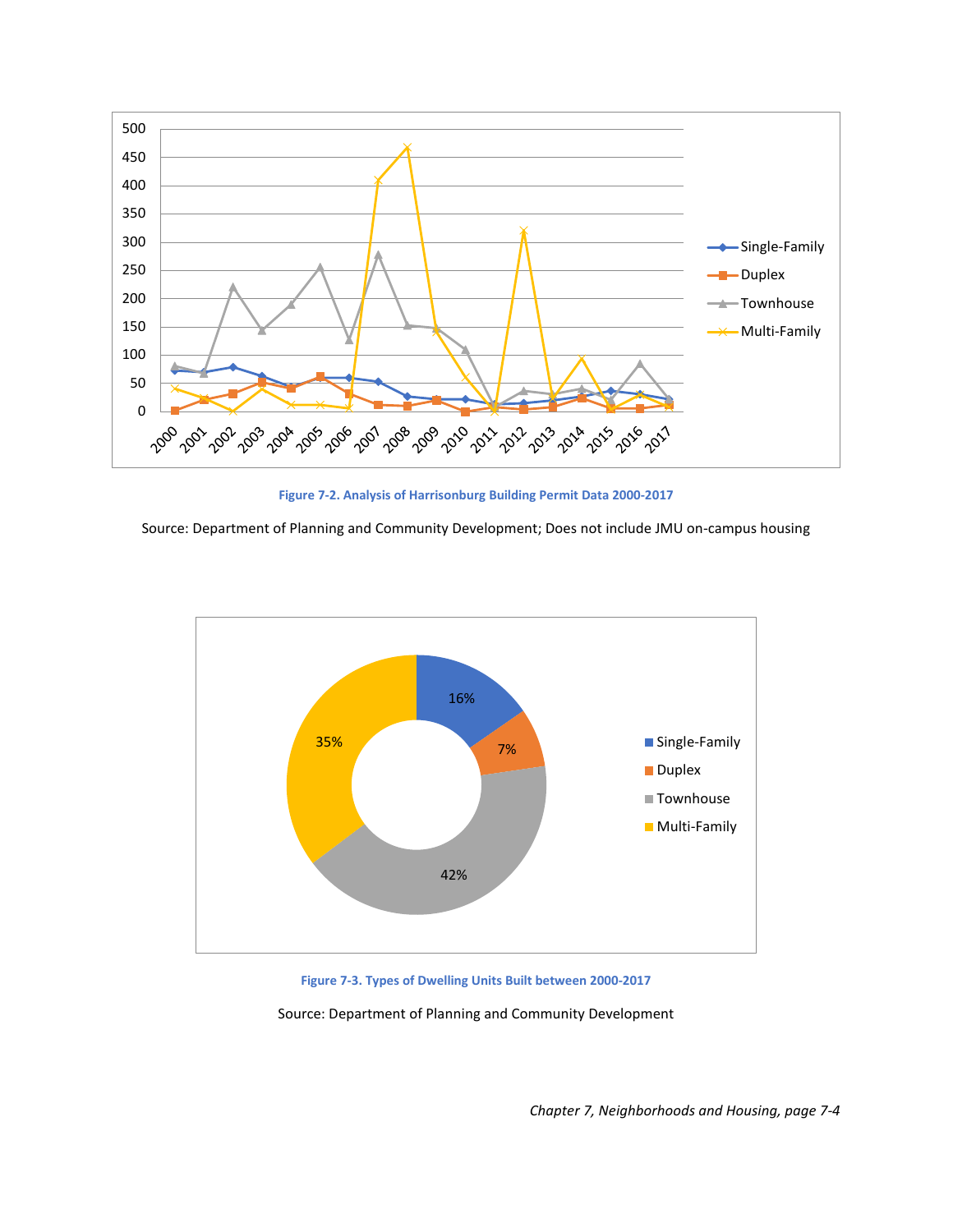#### Occupancy and Tenure

[Table 7-2](#page-4-0) provides data on the occupancy rates and tenure (units owned or rented) of the City's housing stock. Of the 13,689 total housing units reported by the US Census within Harrisonburg as of 2010, only about four percent were vacant. There is a trend toward a greater percentage of housing in rental versus owner-occupied units within the City, with rental units increasing from 54.7 percent of all housing in 1990 to 61 percent in 2000 to 62.6 percent in 2016.

<span id="page-4-0"></span>There are two vacancy rates shown i[n Table 7-2.](#page-4-0) The homeowner vacancy rate is the proportion of vacant units for sale to the total homeowner inventory. It is determined by dividing the number of vacant forsale units by the sum of the City's owner-occupied units and vacant for-sale units. The rental vacancy rate is the proportion of vacant rental units to the total rental housing inventory. It is found by dividing the number of vacant units for rent by the sum of the City's renter-occupied units and the number of vacant units for rent.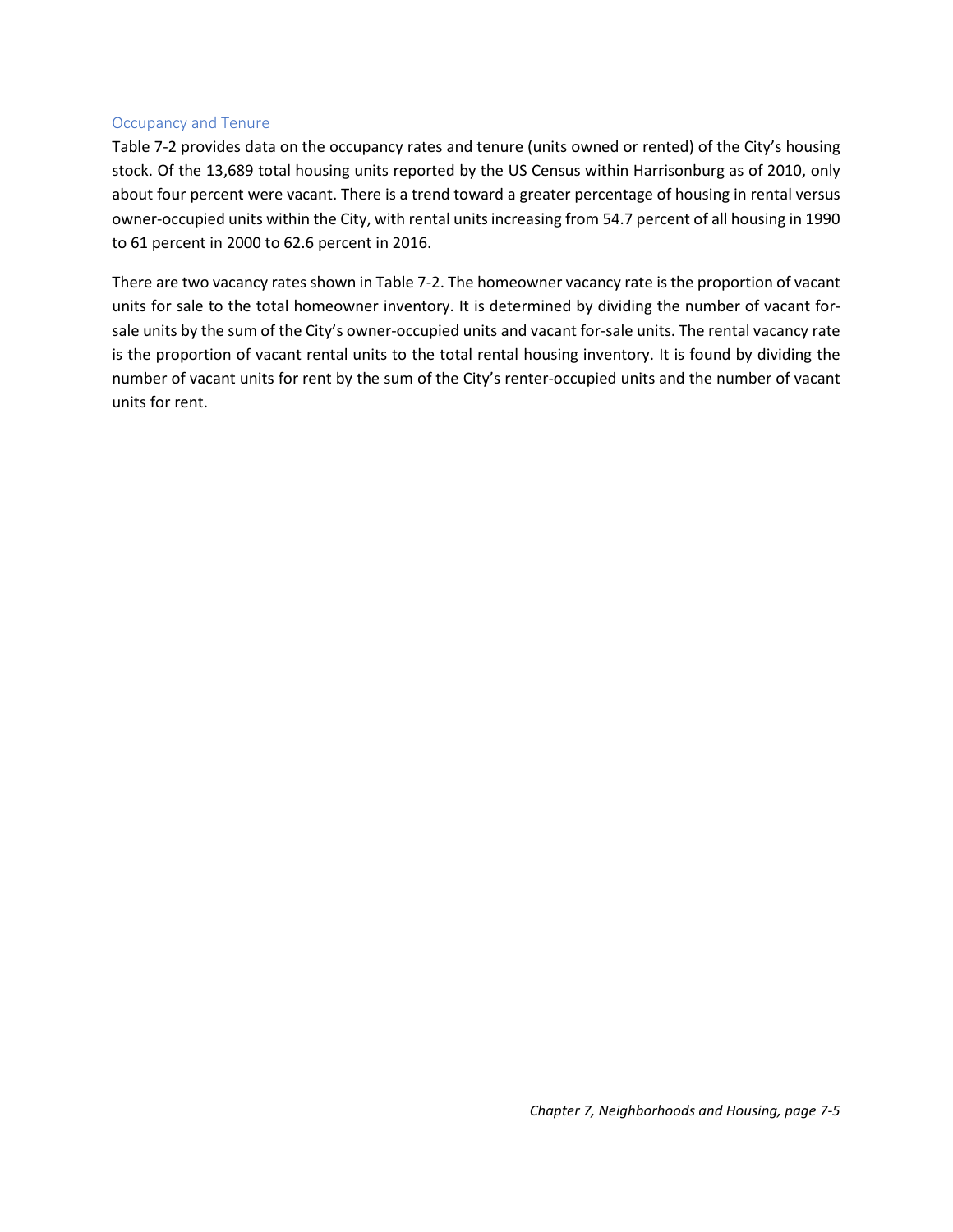|                               | 2000   |       | 2010   |       | 2016   |       | Percent<br>Change<br>2000-2016 | Virginia 2015 |       |
|-------------------------------|--------|-------|--------|-------|--------|-------|--------------------------------|---------------|-------|
| <b>Occupancy Status</b>       |        |       |        |       |        |       |                                |               |       |
| <b>Total Housing Units</b>    | 13,689 |       | 16,502 |       | 18,039 |       |                                | 3,445,357     |       |
| Occupied                      | 13,133 | 95.9% | 14,965 | 90.7% | 16,626 | 92.2% | $-3.7%$                        | 3,090,178     | 89.7% |
| Vacant                        | 556    | 4.1%  | 1,537  | 9.3%  | 1,413  | 7.8%  | 3.7%                           | 355,179       | 10.3% |
| <b>Tenure</b>                 |        |       |        |       |        |       |                                |               |       |
| <b>Occupied Housing Units</b> | 13,133 |       | 14,965 |       | 16,626 |       |                                | 3,090,178     |       |
| Owner-occupied                | 5,125  | 39.0% | 5,770  | 38.6% | 6,224  | 37.4% | $-1.6%$                        | 2,032,761     | 65.8% |
| Renter-occupied               | 8,008  | 61.0% | 9,195  | 61.4% | 10,402 | 62.6% | 1.6%                           | 1,057,417     | 34.2% |
| <b>Vacancy Rates</b>          |        |       |        |       |        |       |                                |               |       |
| Homeowner                     |        | 1.7%  |        | 1.6%  |        | 1.0%  | $-0.7%$                        |               | 1.6%  |
| Rental                        |        | 3.3%  |        | 3.0%  |        | 2.4%  | $-0.9%$                        |               | 5.7%  |

#### 1 **Table 7-2. Housing Occupancy and Tenure, Harrisonburg 2000-2016**

2 Source: U.S. Census Bureau, American Community Survey, 2010 and 2016 5-year Estimates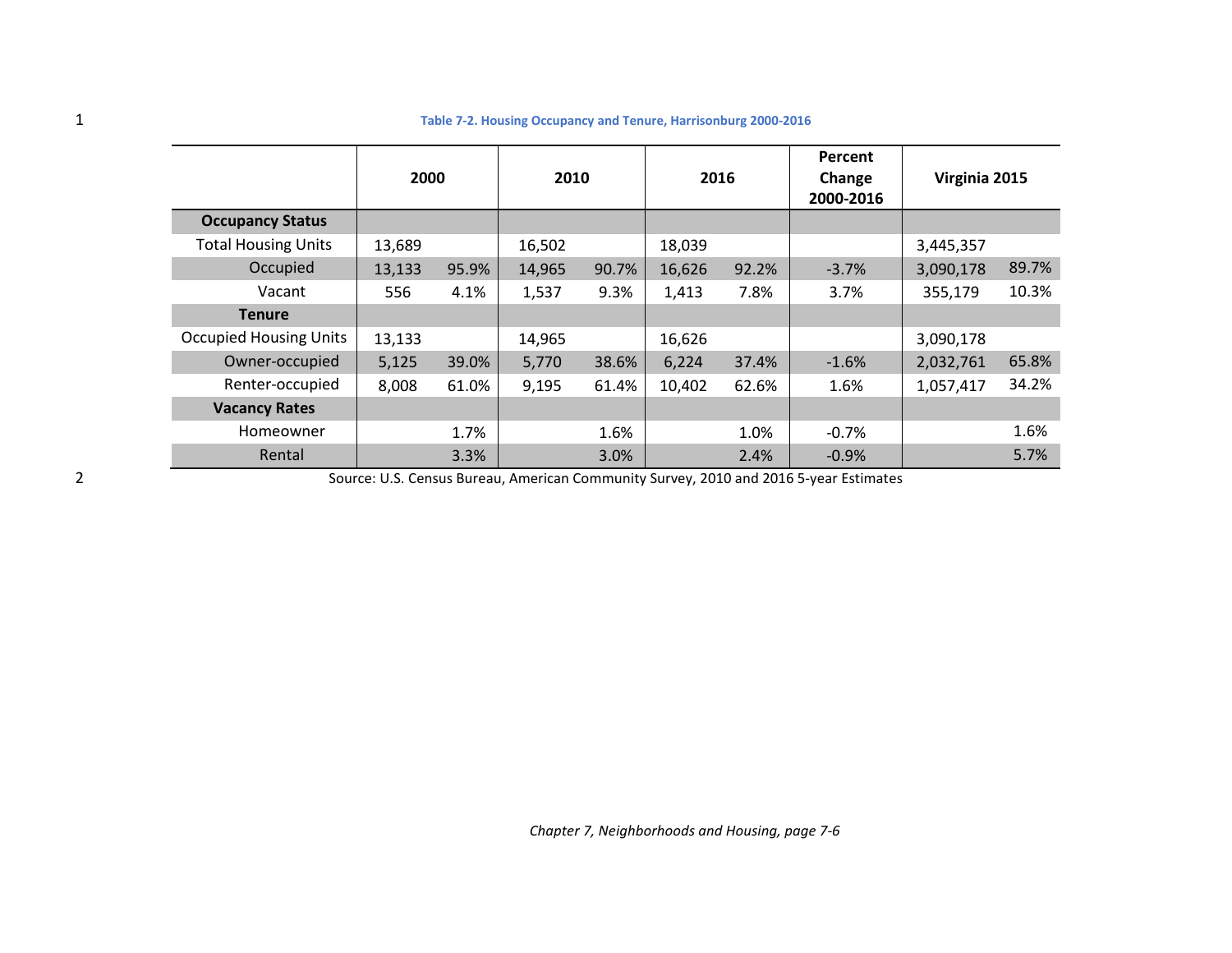## Downtown Housing

- Over the last 15 years, downtown Harrisonburg has experienced a housing boom. Like many downtowns
- nationally, young professionals and empty nesters are returning to urban living. In Harrisonburg, college
- students add to this mix, creating a strong downtown housing market. There is a waitlist for most
- downtown apartments. Market rate rent is \$.83-\$1 per square foot.
- In 2003, there were 150 housing units downtown. Today, there are approximately 600 units downtown.
- Downtown housing is almost exclusively rental. However, adjacent to downtown is the Old Town
- neighborhood. This historic neighborhood is comprised of single family homes, some of which have been
- converted to apartments. The neighborhood is still predominantly owner-occupied housing.
- Recent residential projects downtown include the City Exchange (2006) market rate residential and one
- restaurant space; Sancar Flats (2007) all market rate residential; Urban Exchange (2009) 194 apartment
- units and 12,000 square feet of retail; the Ice House (2015) a combination of a historic rehabilitation
- and new development of residential, retail and office space; Wine Bros Building (2016) four luxury lofts,
- duckpin arcade and restaurant space, and a 7000-sq-ft retail space with 11 different retail businesses;
- Keezell Building (2017) 22 market rate apartments and three retail/restaurant spaces.

# 18 Student Housing

l

- 19 James Madison University (JMU) and Eastern Mennonite University (EMU) student housing demands must
- be considered in any Harrisonburg housing study. According to the report "Market Analysis, Citywide
- Demographic and Housing Analysis, Harrisonburg, Virginia" that was prepared for the Harrisonburg
- Redevelopment and Housing Authority in 2015 (2015 HRHA Market Analysis), there are approximately
- 5,000 student-headed households in the City, which also make up nearly 50-percent of all renters.
- Student-headed households equal about 30 percent of all City households.
- JMU enrollment data shows a net growth of 3,918 students (a 22 percent increase) for the 11-year period
- from 2007 (17,918 students) to 2017 (21,836 students). Since 2010, JMU's average annual enrollment
- increase was 343 students with a 2014 net enrollment of 674 students being the largest annual increase
- 28 since 2005.<sup>[1](#page-6-0)</sup> As of the 2016-2017 academic year, JMU had 6,444 beds within on-campus residence halls,
- which is about 30 percent of the on-campus full-time undergraduates. This left approximately 14,900 (70
- percent) students to find off-campus housing. In Fall 2017, EMU's enrollment was 1,530 students. EMU
- has the capacity to house 677 students in on-campus residence halls, which is about 44 percent of EMU's
- enrolled students. This left about 853 students (56 percent) to find off-campus housing.
- The increase in student rentals since 2006 waslargely in response to the State Council of Higher Education
- <span id="page-6-0"></span>for Virginia's release of a projected enrollment increase at JMU of 3,800 "on campus" students between

<sup>&</sup>lt;sup>1</sup> Source: State Council of Higher Education in Virginia (SHEV), E02: Fall Headcount Enrollment (1992 thru Current Year), [http://research.schev.edu//enrollment/E2\\_Report.asp](http://research.schev.edu/enrollment/E2_Report.asp)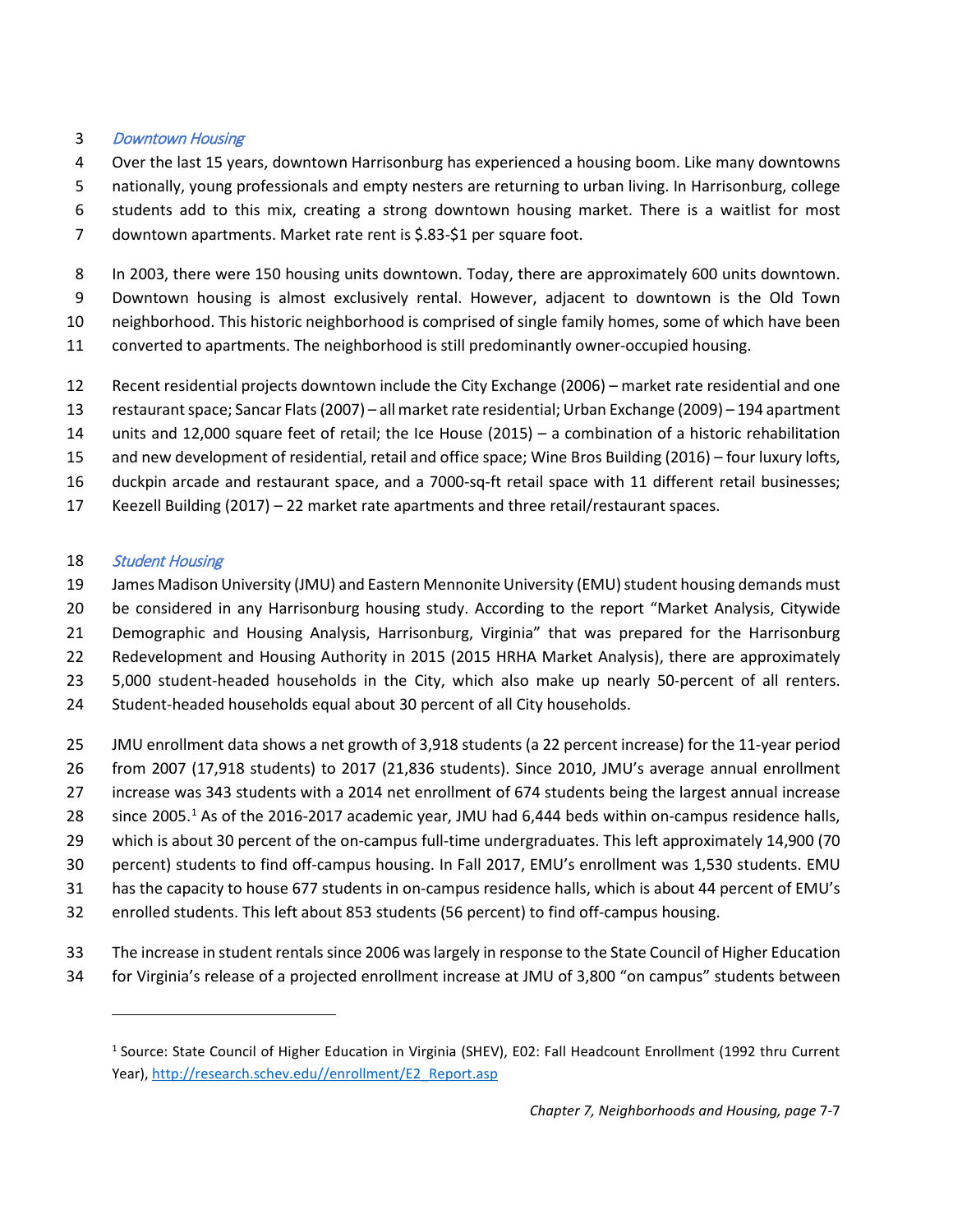- 35 the fall of 2006 and the fall of 2013. With the number of student housing units recently constructed and
- 36 under construction, there should be no problem housing students that desire off-campus housing. The
- 37 2015 HRHA Market Analysis stated that between 2011 and 2015, "[t]here has been a considerable amount
- 38 of new, privately-owned student apartment unit development which is larger than enrollment growth."
- 39 Additionally, mature, privately-owned apartment properties (those primarily built during the early 1990s
- 40 and prior) that have marketed to students had seen an increase in vacancy as students prefer to move 41 into newly constructed complexes. In response, there has been significant upgrading to mature student
- 42 housing properties. Some of the smaller and mature student-oriented properties are also seeing dwelling
- 43 units being occupied by non-student renters.

## 44 Senior Population

- 45 In 2016, the ACS estimated that the City had 4,234 residents within the 65 years and over age category,
- 46 or 8.1 percent of the total population. While the number of older adults increased in each of the past two
- 47 decades, the percentage of total population within the 65 years and over age category decreased due to
- 48 the sizeable increase in more people in other age categories. The 2016 national average for people over
- 49 65 years of age is 14.5 percent of the total population. The 2015 HRHA Market Analysis reports that in
- 50 2010, over one-third of the persons in the 65 years and over age category in the City live alone.
- 

### 51 **Table 7-3. Senior Population Trends, 1990-2015**

|                                  | 1990   | 2000   | 2010   | 2015   |
|----------------------------------|--------|--------|--------|--------|
| <b>Total Population</b>          | 30,710 | 40,470 | 48,910 | 53,540 |
| <b>Group Quarters Population</b> | 6.000  | 7,190  | 7,580  | 7.620  |
| <b>Household Population</b>      | 24,710 | 33,280 | 41,330 | 45,920 |
| <b>Senior Population 65+</b>     | 2,700  | 3,750  | 4,030  | 4,340  |
| <b>Percent Seniors</b>           | 8.8%   | 9.3%   | 8.2%   | 8.1%   |
| <b>Seniors in Households</b>     | 2,210  | 3,170  | 3,440  | 3,720  |
| <b>Percent Seniors</b>           | 8.9%   | 9.5%   | 8.3%   | 8.1%   |
| <b>Seniors Living Alone</b>      | 970    | 1,080  | 1,260  | 1,400  |
| <b>Percent Living Alone</b>      | 43.9%  | 34.1%  | 36.6%  | 37.6%  |
| <b>Seniors in Group Quarters</b> | 490    | 580    | 590    | 620    |
| <b>Percent in Group Quarters</b> | 8.2%   | 8.1%   | 7.8%   | 8.1%   |



54 The 2015 HRHA Market Analysis reports that in the City, the senior population generally has moderate to

55 high incomes. In 2015, about 57.5 percent of the City's senior-headed households have income of \$35,001

56 and above, with \$35,000 being the income generally required for assisted living. Just over 24 percent of

57 the senior-headed households have incomes under \$20,000.

58

59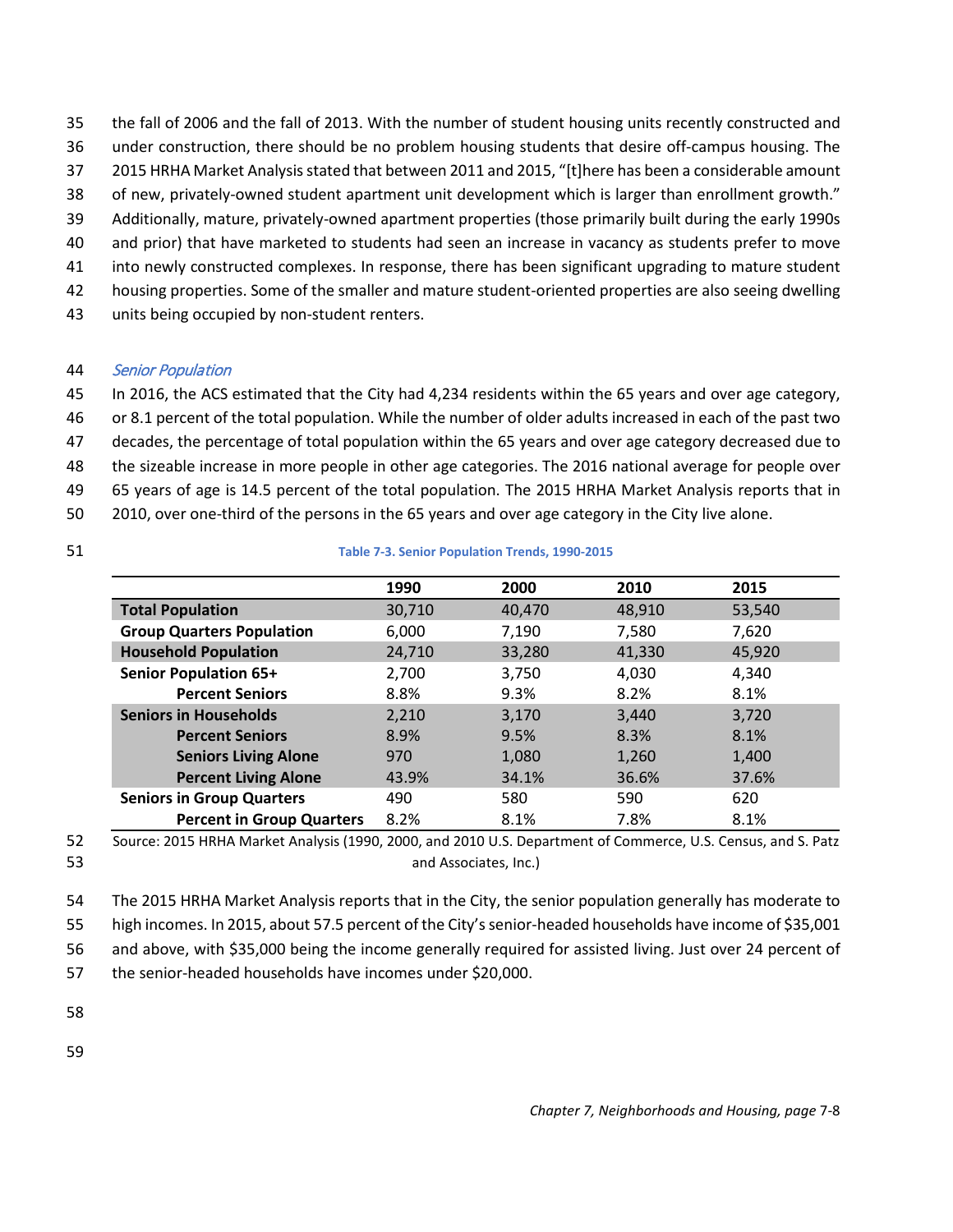### 60 Housing Value and Housing Costs

61 Housing costs and housing values affect who can afford to live in a community; those same variables can

- 62 also impact the economic health of the community. Housing costs and values also reflect the relative
- 63 supply of housing and can be an indication of the desirability of the community as a place to live.
- 64 As can be seen fro[m Table 7-4,](#page-8-0) the median value of an owner-occupied house in Harrisonburg is the fourth
- 65 highest of all area jurisdictions listed. The value of the City's housing, however, has not grown as rapidly
- 66 as the value of housing in other area jurisdictions since 2000.

| ۰                        |  |
|--------------------------|--|
| . .<br>I<br>×<br>×<br>۰. |  |

<span id="page-8-0"></span>67 **Table 7-4. Median Value of Owner-Occupied Housing, Harrisonburg and Area Jurisdictions, 2000-2016**

| <b>Locality</b>          | 2000      | 2010      | 2016      | Percent<br>Change<br>2000-2010 | Percent<br>Change<br>2010-2016 |
|--------------------------|-----------|-----------|-----------|--------------------------------|--------------------------------|
| <b>Harrisonburg</b>      | \$122,700 | \$213,400 | \$197,400 | 73.9%                          | $-7.4%$                        |
| <b>Charlottesville</b>   | \$117,800 | \$279,700 | \$280,100 | 137.4%                         | 0.1%                           |
| <b>Staunton</b>          | \$87,500  | \$164,400 | \$163,000 | 87.9%                          | $-0.9%$                        |
| Waynesboro               | \$89,300  | \$169,700 | \$158,800 | 90.0%                          | $-6.4%$                        |
| <b>Augusta County</b>    | \$110,900 | \$187,800 | \$199,700 | 69.3%                          | 6.3%                           |
| <b>Rockingham County</b> | \$107,700 | \$192,900 | \$200,900 | 79.1%                          | 4.1%                           |
| <b>Virginia</b>          | \$125,400 | \$255,100 | \$248,400 | 103.4%                         | $-2.6%$                        |

68 Source: U.S. Census Bureau, American Community Survey, 2010 and 2016 5-year Estimates

 This relative low rate of increase in value of owner-occupied housing within the City of Harrisonburg is possibly due in large part to the number of attached housing units constructed since 2000. The increase in value of owner-occupied housing within Rockingham County is probably due to the trend to develop higher priced single-family detached housing in Rockingham County, where more easily developable tracts

73 of land are available.

74 According to the 2016 ACS, the median monthly housing cost for mortgaged owners as \$1,234,

75 nonmortgaged owners \$385, and renters \$834. [Figure 7-4](#page-8-1) shows that estimated 30 percent of owners

76 with mortgages, 5 percent of owners without mortgages, and 55 percent of renters in Harrisonburg have

77 a housing cost burden, which means that they spent 30 percent or more of household income on housing.

<span id="page-8-1"></span>78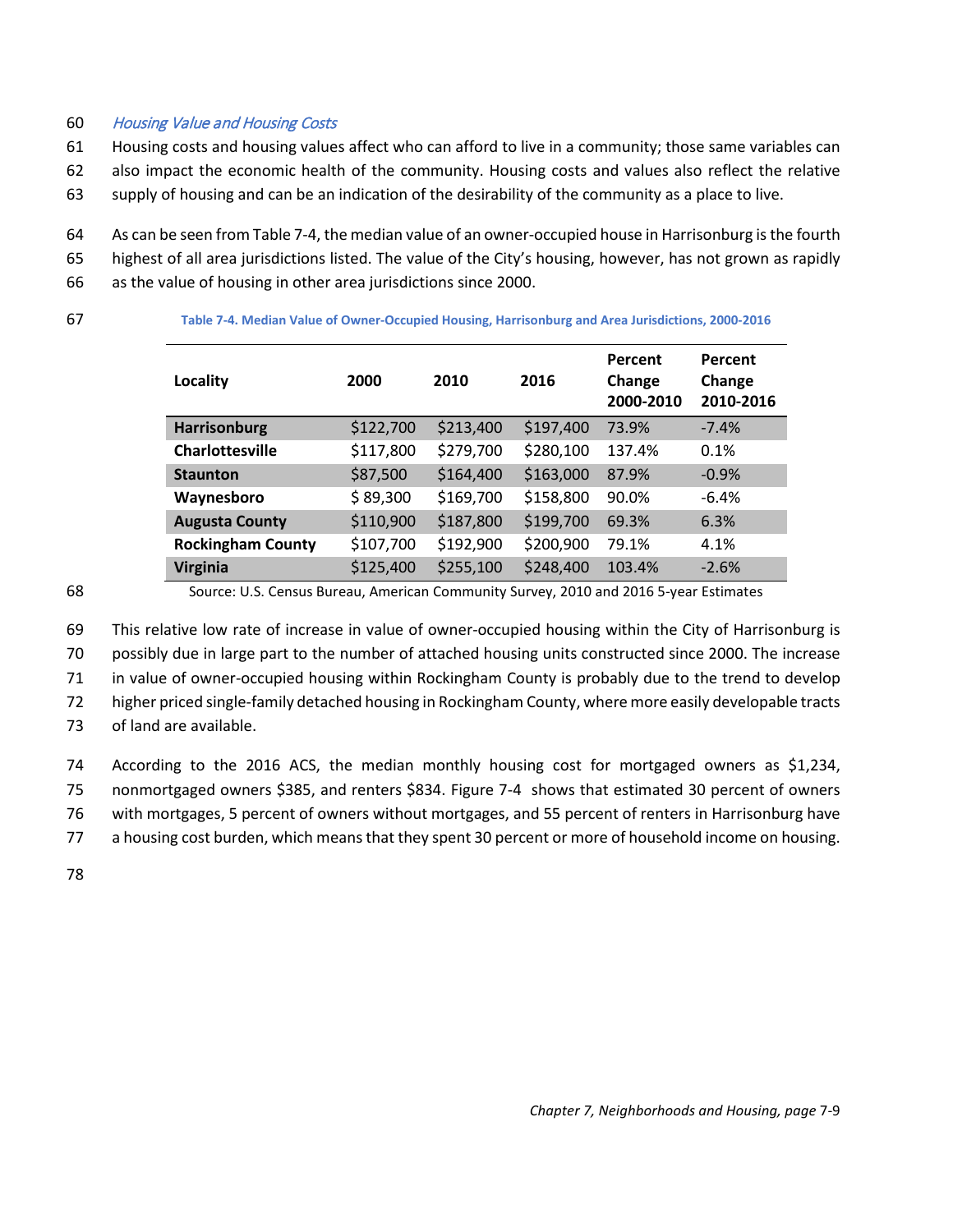





82 Source: U.S. Census, American Community Survey, 2012-2016 5-Year Estimates

 [Table 7-6](#page-9-0) presents key housing data for selected cities and counties in 2015 for both owner-occupied and renter-occupied housing units as presented in The United Ways of Virginia's ALICE (Asset Limited, Income Constrained, Employed) Study of Financial Hardship report. For owner-occupied units, the table presents 86 the percent of owner units that are occupied by households with income below the ALICE Threshold<sup>[2](#page-9-1)</sup> and 87 the percent of all owner-occupied units that are housing burdened, meaning that housing costs are more than 30 percent of housing income. For renter-occupied units, the table presents the percent of renter units occupied by households with income below the ALICE Threshold and the percent of all renter- occupied units that are housing burdened. In addition, the table includes the Affordable Housing Gap, the number of additional units needed that are affordable to households with income below the ALICE Threshold so that all of these households would pay less than one-third of their income in housing.

<span id="page-9-0"></span>93

 $\overline{a}$ 

<span id="page-9-1"></span><sup>&</sup>lt;sup>2</sup> The ALICE Threshold is a measure that estimates the minimal cost of the five basic necessities – housing, child care, food, transportation, and health care. More information is available in Chapter 4, Planning Context and within the United Way ALICE Report – Virginia, 2017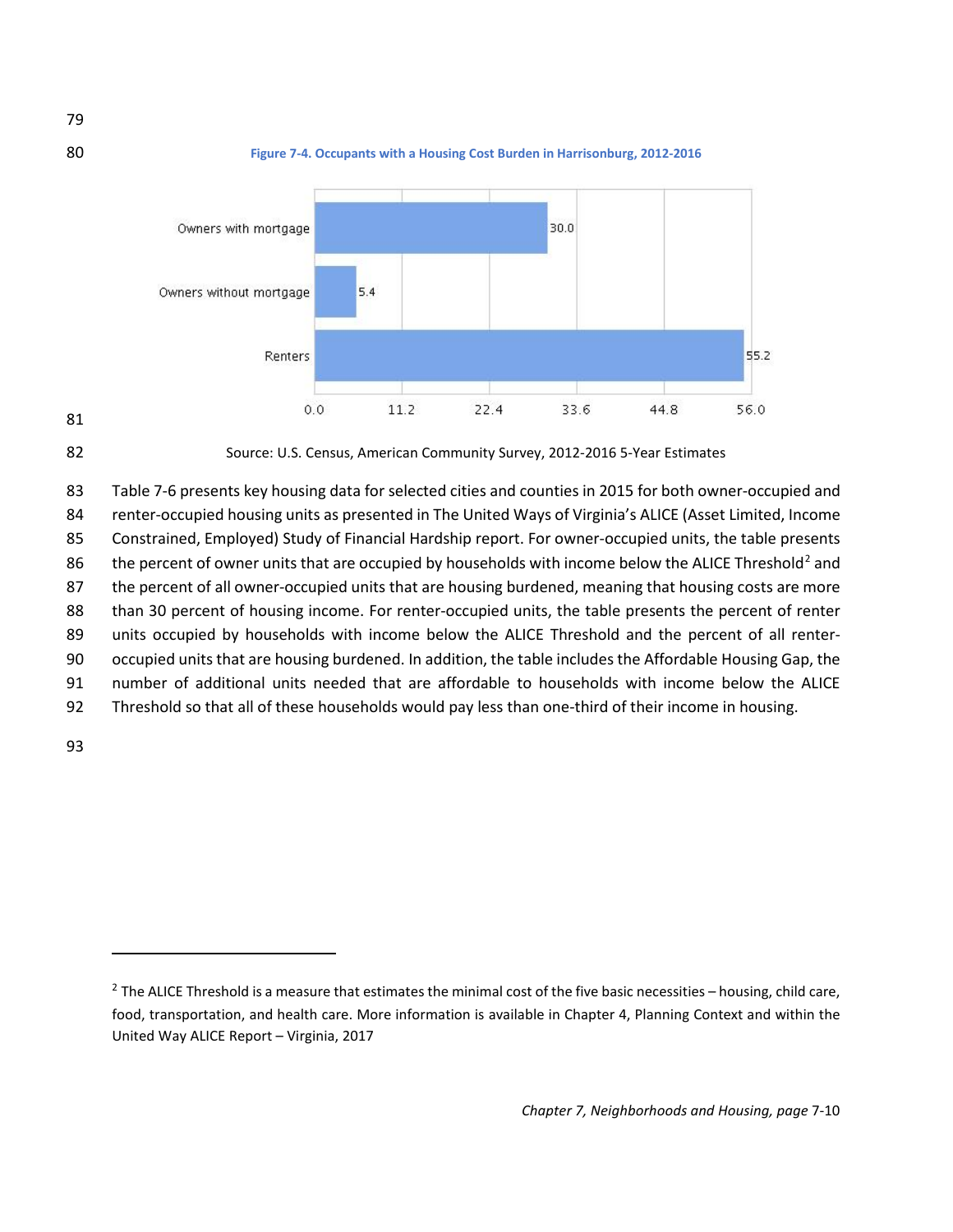| 94 | Table 7-5. Housing Data from United Way ALICE Report - Virginia, 2015 |  |
|----|-----------------------------------------------------------------------|--|
|----|-----------------------------------------------------------------------|--|

| County                 | <b>Owner-Occupied Units</b> |                                                                                   |                                                                                                                   | <b>Renter-Occupied Units</b> | <b>Source</b>                                                                             |                                                                                                                 |                                                                                                                                    |                                                            |
|------------------------|-----------------------------|-----------------------------------------------------------------------------------|-------------------------------------------------------------------------------------------------------------------|------------------------------|-------------------------------------------------------------------------------------------|-----------------------------------------------------------------------------------------------------------------|------------------------------------------------------------------------------------------------------------------------------------|------------------------------------------------------------|
|                        | Owner-<br>Occupied          | Percent<br>Owned<br>by<br><b>HHs</b><br>below<br><b>ALICE</b><br><b>Threshold</b> | <b>Housing</b><br><b>Burden:</b><br>Percent<br>Pay<br><b>Owners</b><br>than<br><b>More</b><br>30%<br>of<br>Income | Renter-<br>Occupied          | Percent<br>Rented<br>by<br><b>HHs</b><br><b>Below</b><br><b>ALICE</b><br><b>Threshold</b> | <b>Housing</b><br><b>Burden:</b><br>Percent<br><b>Renters Pay</b><br>than<br>More<br>30%<br>0f<br><b>Income</b> | Gap<br><b>In</b><br>rental<br><b>Stock</b><br><b>Affordable</b><br>for all HHs<br><b>Below</b><br><b>ALICE</b><br><b>Threshold</b> | American<br>Community<br><b>Survey</b><br><b>Estimates</b> |
| <b>Harrisonburg</b>    | 5,926                       | 39%                                                                               | 23%                                                                                                               | 10,483                       | 75%                                                                                       | 55%                                                                                                             | 5,363                                                                                                                              | 5-Year                                                     |
| <b>Charlottesville</b> | 7,735                       | 29%                                                                               | 25%                                                                                                               | 10,017                       | 66%                                                                                       | 52%                                                                                                             | 1,744                                                                                                                              | 5-Year                                                     |
| <b>Staunton</b>        | 5,900                       | 45%                                                                               | 21%                                                                                                               | 4,487                        | 76%                                                                                       | 53%                                                                                                             | 344                                                                                                                                | 5-Year                                                     |
| Waynesboro             | 5,215                       | 28%                                                                               | 27%                                                                                                               | 3,816                        | 62%                                                                                       | 53%                                                                                                             | 0                                                                                                                                  | 5-Year                                                     |
| <b>Augusta County</b>  | 21,222                      | 41%                                                                               | 19%                                                                                                               | 6,692                        | 59%                                                                                       | 45%                                                                                                             | 3,647                                                                                                                              | 1-Year                                                     |
| Rockingham<br>County   | 22,028                      | 39%                                                                               | 19%                                                                                                               | 8,290                        | 68%                                                                                       | 49%                                                                                                             | 7                                                                                                                                  | 1-Year                                                     |

95 Source: United Way ALICE Report – Virginia, 2017

96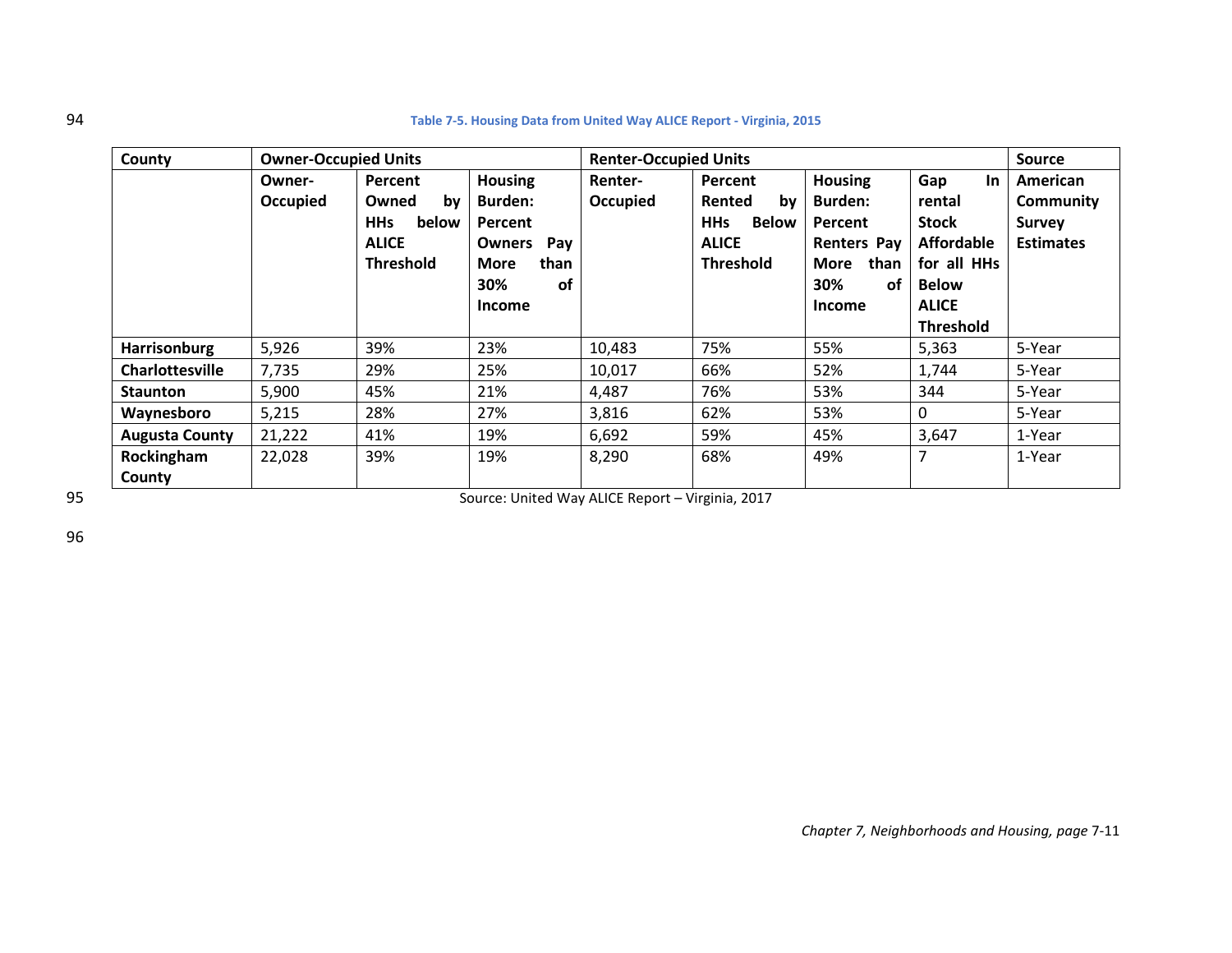### Availability of Affordable and Workforce Housing

 Housing is generally defined as affordable for a household when the household is paying no more than 30 percent of their income for gross housing costs, including rent and utilities; the remaining amount of income is for other nondiscretionary spending. When 30 percent or more of a household's income is spent on housing costs, the household is referred to as being "housing-cost burdened." When the term "affordable housing" is used, however, it usually refers to housing that is affordable to households falling in the low to moderate income range, with incomes at or below 80 percent of the locality's median household income. The term "affordable housing" is also sometimes used to loosely describe the availability of housing that is affordable for a range of incomes, low and high, and not necessarily associated with the local median household income. The US Census reports that Harrisonburg's median household income in \$38,750. "Workforce housing" has varying definitions in terms of the area median income (AMI) restrictions, but in its simplest form it "refers to housing that is affordable to working households that do not quality for publicly subsidized housing, yet cannot afford appropriate market-rate 110 housing in their community.

 Access to and the availability of affordable and workforce housing directly impacts the City's economic vitality while the market area economic stability has a direct correlation to the area's demographic growth. Lack of affordable and workforce housing deters economic investment due to the difficulties in attracting employees when their housing costs are greater than 30 percent of their income.

 The 2015 HRHA Market Analysis identified that although area household incomes have increased, it has been at a pace below the rate of inflation. There is also a large percentage of low- and moderate-income households in the City. With the existing waiting lists for all of HRHA's affordable housing continuing, the need for affordable rental housing persists.

 $\overline{\phantom{a}}$ 

 While there is a desire to increase the availability of high-end housing within the City, there also exists a need for affordable owner-occupied housing units for people in the low to moderate income range and first-time homebuyer opportunities. Harrisonburg is fortunate to have an active and successful redevelopment and housing authority in the Harrisonburg Redevelopment and Housing Authority (HRHA) organization, which has been addressing the affordable housing needs of City residents since 1955. The principal housing goals of HRHA during the coming years is to increase homeownership opportunities for low- and moderate-income City residents, increased availability of low rent senior housing, and increased availability of housing for persons with disabilities.

 HRHA plans to partner with the City to initiate a new local homeownership loan program as part of the Authority's Five Year and Annual Plan and their initiatives to take proactive steps to affirmatively further fair housing.

<span id="page-11-0"></span>Urban Land Institute. (2007). *Developing housing for the workforce: A toolkit.*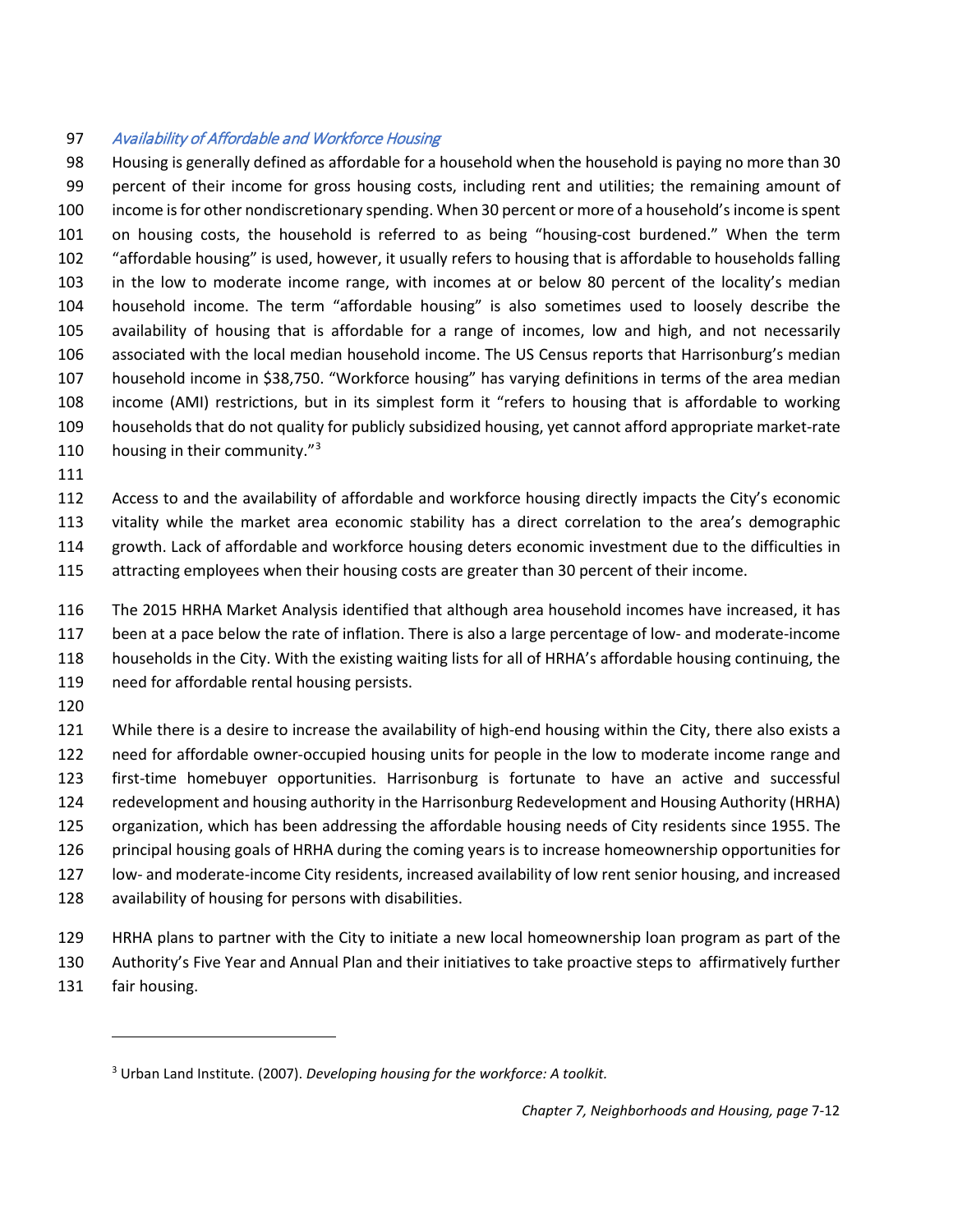#### 132 Rental Housing Costs

 Rental rates increased substantially between 2000 and 2015. The US Census Bureau collects data on gross 134 rent, which is the monthly rental rate plus the average monthly cost of utilities. According to the ACS, the median gross rent increased from \$480 per month in 2000, to \$778 per month in 2010, and to \$834 in 2016. These same data sources also show a steady increase in the percentage of households that paid more than 35 percent of their monthly household income for rent from approximately 19 percent of households in 1990 to almost 34 percent in 2000 and just over 45 percent in 2016. Keep in mind however, that these figures do include the large number of off-campus student households in the City, where parents or loans are paying many of the rents. Although this study estimates the number of off-campus student vs. non-student renter households, there is no information provided on the rents of only non- student households. Additionally, the City's low vacancy rates causes an increase in rental costs due to a reduction in supply and also reduces the availability of affordable housing.

#### 144 **Table 7-6. Rent as a Percentage of Household Income in Harrisonburg 2000-2016**

| Percentage      | Ωf | 2000  | 2010  | 2016  |
|-----------------|----|-------|-------|-------|
| <b>Income</b>   |    |       |       |       |
| Less than 15%   |    | 19.1% | 15.1% | 11.4% |
| 15-24.9%        |    | 27.5% | 20.7% | 24.0% |
| 25-34.9%        |    | 16.5% | 17.5% | 19.4% |
| <b>Over 35%</b> |    | 33.8% | 46.7% | 45.1% |

145 Source: U.S. Census Bureau, 2000 Census; American Community Survey, 2010 and 2016 5-year Estimates

146<br>147

147 **Table 7-7. Study of Rental Housing in Harrisonburg and Area Jurisdictions 2010-2016**

| Locality                 | 2010  | 2016    | Percent<br>Change<br>2010-2016 | Paying Over 35% of<br><b>Towards</b><br>Income<br><b>Rent in 2016</b> |
|--------------------------|-------|---------|--------------------------------|-----------------------------------------------------------------------|
| <b>Harrisonburg</b>      | \$778 | \$834   | 7.2%                           | 45.1%                                                                 |
| <b>Charlottesville</b>   | \$895 | \$1030  | 15%                            | 44.8%                                                                 |
| <b>Staunton</b>          | \$642 | \$799   | 24%                            | 41.7%                                                                 |
| Waynesboro               | \$662 | \$801   | 21%                            | 36.0%                                                                 |
| <b>Augusta County</b>    | \$658 | \$866   | 31.6%                          | 35.1%                                                                 |
| <b>Rockingham County</b> | \$730 | \$826   | 13.2%                          | 34.5%                                                                 |
| Virginia                 | \$970 | \$1,135 | 17.0%                          | 40.1%                                                                 |

148 Source: American Community Survey, 2010 and 2016 5-year Estimates

## 150 Subsidized Rental Housing

151 The Harrisonburg Redevelopment and Housing Authority (HRHA) currently owns and manages a total of 152 279 residential units, including J.R. "Polly" Lineweaver Apartments and the Lineweaver Annex located

153 downtown; Franklin Heights, LLC, which includes apartments, townhomes, duplexes, and single-family

154 detached homes scattered in the community; and Commerce Village a 30-unit permanent supportive

<sup>149</sup>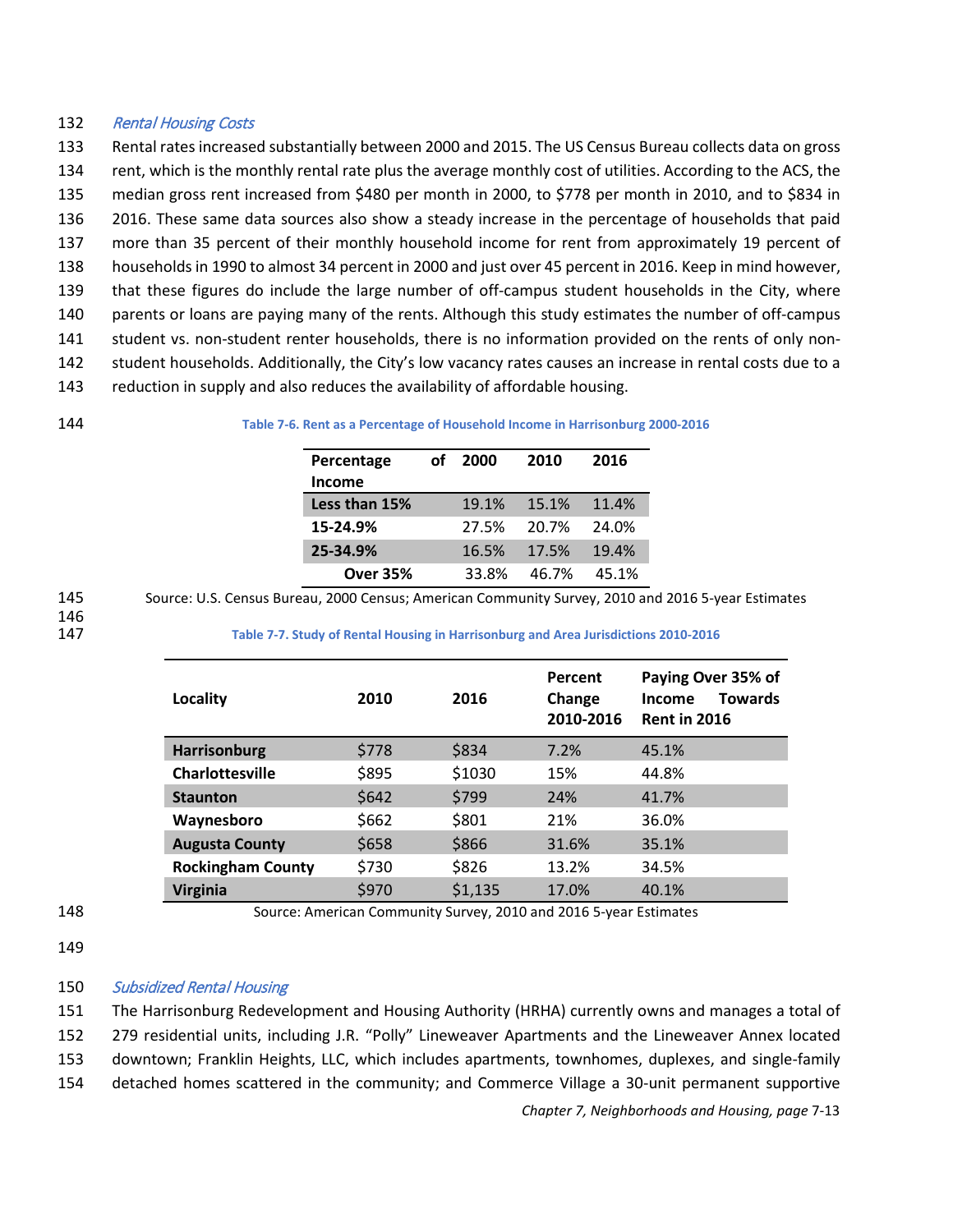155 housing program with 15 of the units designated for chronically homeless veterans. Commerce Village 156 opened in 2016 and is the City's first housing complex for the homeless, serving veterans and other 157 chronically homeless individuals in Harrisonburg.

 HRHA administers a Housing Choice Voucher (HCV) program which provides rental assistance to individuals who are identified as extremely low income or at 30 percent or less of the area's median income. HRHA contracts with private landlords who lease to program participants with the Authority paying the difference between what the tenant is required to pay and the actual rent. As of April 2018, HRHA's waiting list for its HCV program total 581 families with 234 landlords participating in the program.

- 163 Additionally, 790 of 858 vouchers were being utilized with 613 of the voucher participants finding housing
- 164 within the City, 165 in the County and 12 in other localities.
- 

#### 165 **Table 7-8. All Programs-Application List Participant Reported Income**

|                                                | <b>Household Income</b>     |                          |                |  |  |
|------------------------------------------------|-----------------------------|--------------------------|----------------|--|--|
| Program                                        | than<br>Greater<br>\$24,000 | <b>Under</b><br>\$10,000 | Zero Income    |  |  |
| <b>Housing Choice Voucher</b>                  | 47                          | 116                      | 216            |  |  |
| <b>Franklin Heights</b>                        | 31                          | 70                       | 88             |  |  |
| <b>Commerce Village</b>                        | $\overline{7}$              | 90                       | 124            |  |  |
| Lineweaver                                     | 6                           | 34                       | 39             |  |  |
| JR Polly Lineweaver                            | 8                           | 32                       | 45             |  |  |
| <b>Unification</b><br><b>Family</b><br>Program | 0                           | $\overline{2}$           | $\overline{2}$ |  |  |
| <b>Total</b>                                   | 99                          | 344                      | 514            |  |  |

166 Source: Harrisonburg Redevelopment and Housing Authority, April 2018

167 Represents the demand of those applicants applying for services and does not represent the supply or availability. 168

- 169 HRHA reports that as of April 2018, 10 percent of all program applicants have income greater than 170 \$24,000, 36 percent have income less than \$10,000, and 54 percent have zero income.
- 171 HRHA reports that they do not have data regarding the availability of different bedroom sizes in the
- 172 community, but they do track the amount of time required for program participants to secure housing.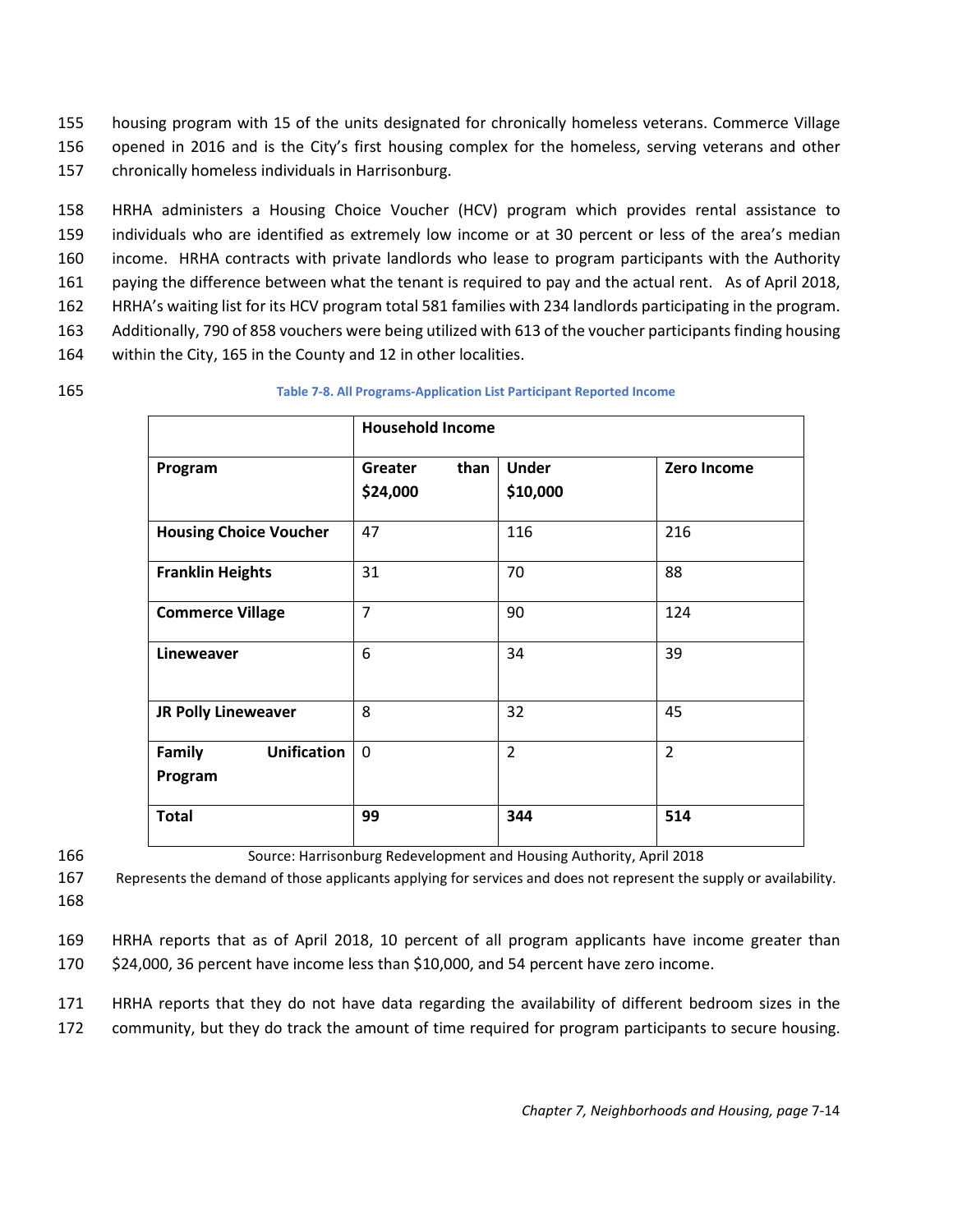- 173 As of April 2018, the average lease up rate<sup>[4](#page-14-1)</sup> is 2.28 months with 78 percent of participants able to lease
- up within 30 to 90 days.
- 

#### **Table 7-9. HRHA Waiting List by Bedroom Size for City of Harrisonburg and Rockingham County, 2018**

| <b>Bedroom Size</b> | <b>Households</b> | <b>Total</b><br>Percent of<br><b>Households</b> |
|---------------------|-------------------|-------------------------------------------------|
| One-bedroom         | 136               | 23.40 %                                         |
| Two-bedroom         | 225               | 38.74 %                                         |
| Three-bedroom       | 172               | 29.60%                                          |
| Four-bedroom        | 41                | 7.06%                                           |
| Five-bedroom        |                   | 1.20%                                           |
| Total               | 581               |                                                 |

 Approximately, 93 percent of all households on the HRHA waiting list have incomes under \$24,000. Some have no incomes and over half have incomes under \$10,000.

Other subsidized housing units within the City include: The Colonnade at Rocktown, Harris Gardens,

Chestnut Ridge, and Mosby Heights. According to HRHA staff, total subsidized and low rent units available

in the City is about 800 units and the availability of subsidized and low rent housing is insufficient to meet

- the local need as evident by the extremely long waiting lists and the evidence of high poverty that exists
- within the City.

 $\overline{\phantom{a}}$ 

# <span id="page-14-0"></span>Neighborhoods and Housing Goals, Objectives, and Strategies

- Goal 5. To strengthen existing neighborhoods and promote the development of new neighborhoods that are quiet, safe, beautiful, walkable, enhance social interaction, and offer a balanced range of housing choices. See Chapter 6, Land Use and Development Quality's Goal 4 and Chapter 15, Revitalization's Goal 18 for related objectives and strategies.
- Objective 5.1 To work with the community to identify neighborhood strengths, weaknesses and needs and to develop plans of action for neighborhood improvement.
- Strategy 5.1.1 To identify neighborhoods in need of community-based neighborhood/small area plans, prepare plans in collaboration with property owners, residents, and business owners, and to implement recommendations. Repeated in Chapter 15, Revitalization as Strategy 18.4.1

Source: Harrisonburg Redevelopment and Housing Authority, April 2018.

<span id="page-14-1"></span>Lease up rate refers to the time it takes for program participants to sign a lease.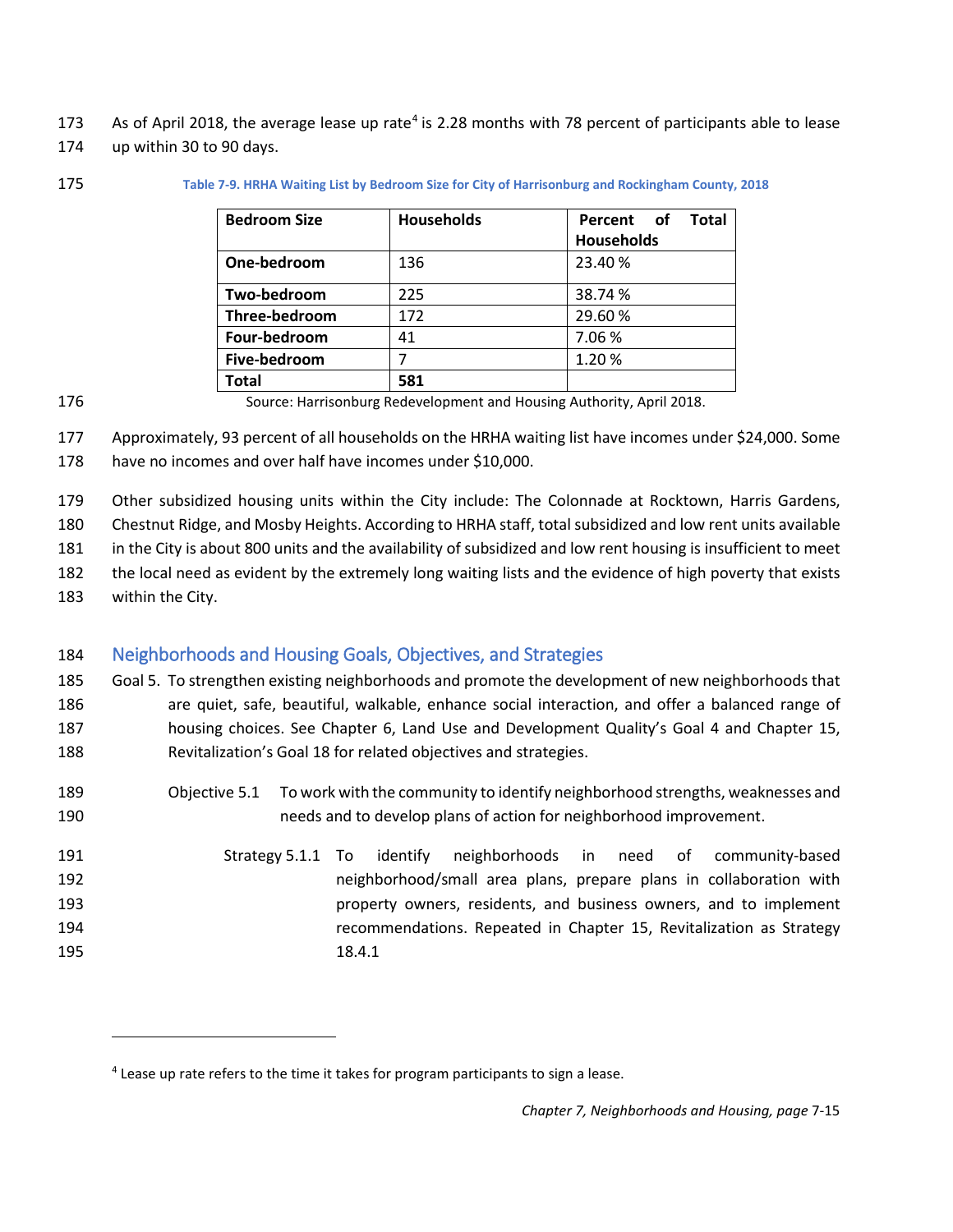| 196<br>197<br>198                                    |                                                                                                                                                                                               | Strategy 5.1.2 To incorporate other City plans and partner agency plans relating to<br>transportation, parks and recreation, fair housing, and plans to end<br>homelessness into the planning process for neighborhoods.                                                                                                                                                                                                                                                                                                                                        |
|------------------------------------------------------|-----------------------------------------------------------------------------------------------------------------------------------------------------------------------------------------------|-----------------------------------------------------------------------------------------------------------------------------------------------------------------------------------------------------------------------------------------------------------------------------------------------------------------------------------------------------------------------------------------------------------------------------------------------------------------------------------------------------------------------------------------------------------------|
| 199<br>200<br>201<br>202                             |                                                                                                                                                                                               | Strategy 5.1.3 To assist neighborhoods in setting up appropriate neighborhood<br>representative organizations to assist the City and other partners in<br>implementing neighborhood plans. See Chapter 15, Revitalization's<br>Objective 18.4 for related strategies.                                                                                                                                                                                                                                                                                           |
| 203                                                  |                                                                                                                                                                                               | Strategy 5.1.4 To enforce residential occupancy as limited by the Zoning Ordinance.                                                                                                                                                                                                                                                                                                                                                                                                                                                                             |
| 204<br>205                                           | Objective 5.2                                                                                                                                                                                 | To develop approaches to increase the percentage of single-family detached and<br>duplex housing units.                                                                                                                                                                                                                                                                                                                                                                                                                                                         |
| 206<br>207<br>208                                    |                                                                                                                                                                                               | Strategy 5.2.1 To review and amend the Zoning Ordinance to increase opportunities for<br>single-family detached and duplex residential development that are<br>affordable to households in a range of incomes.                                                                                                                                                                                                                                                                                                                                                  |
| 209<br>210<br>211<br>212                             |                                                                                                                                                                                               | Strategy 5.2.2 To review and amend the Zoning Ordinance to permit small lot and<br>innovative forms of single-family detached and duplex residential<br>development as appropriate. Repeated in Chapter 6, Land Use and<br>Development Quality as Strategy 4.3.3.                                                                                                                                                                                                                                                                                               |
| 213<br>214<br>215<br>216                             |                                                                                                                                                                                               | Strategy 5.2.3 To collaborate with property owners to proactively rezone properties to<br>zoning districts that would allow for and encourage the types of uses as<br>indicated by the Land Use Guide. Repeated in in Chapter 7,<br>Neighborhoods and Housing as Strategy 4.2.4.                                                                                                                                                                                                                                                                                |
| 217<br>218<br>219                                    | Objective 5.3<br>To continue working with property owners and developers to mitigate any<br>negative impacts from rezonings and public investment decisions on<br>neighborhoods and the City. |                                                                                                                                                                                                                                                                                                                                                                                                                                                                                                                                                                 |
| 220<br>221<br>222<br>223<br>224<br>225<br>226<br>227 |                                                                                                                                                                                               | Strategy 5.3.1 To require property owners and developers applying for rezonings and<br>special use permits to prepare and submit impact analyses that address<br>issues such as: projected increase in population and demand for school<br>facilities and other public facilities; impacts on vehicular, pedestrian, and<br>bicycle traffic and circulation; water and sewer service needs;<br>stormwater runoff impacts; visual impacts; impacts to historic and<br>environmental resources, etc. The analyses should propose measures to<br>mitigate impacts. |
| 228<br>229<br>230                                    | Strategy 5.3.2                                                                                                                                                                                | To impose road impact fees to generate revenue to fund or recover the<br>costs of road improvements benefiting new residential and non-<br>residential development, while also considering how fees might increase                                                                                                                                                                                                                                                                                                                                              |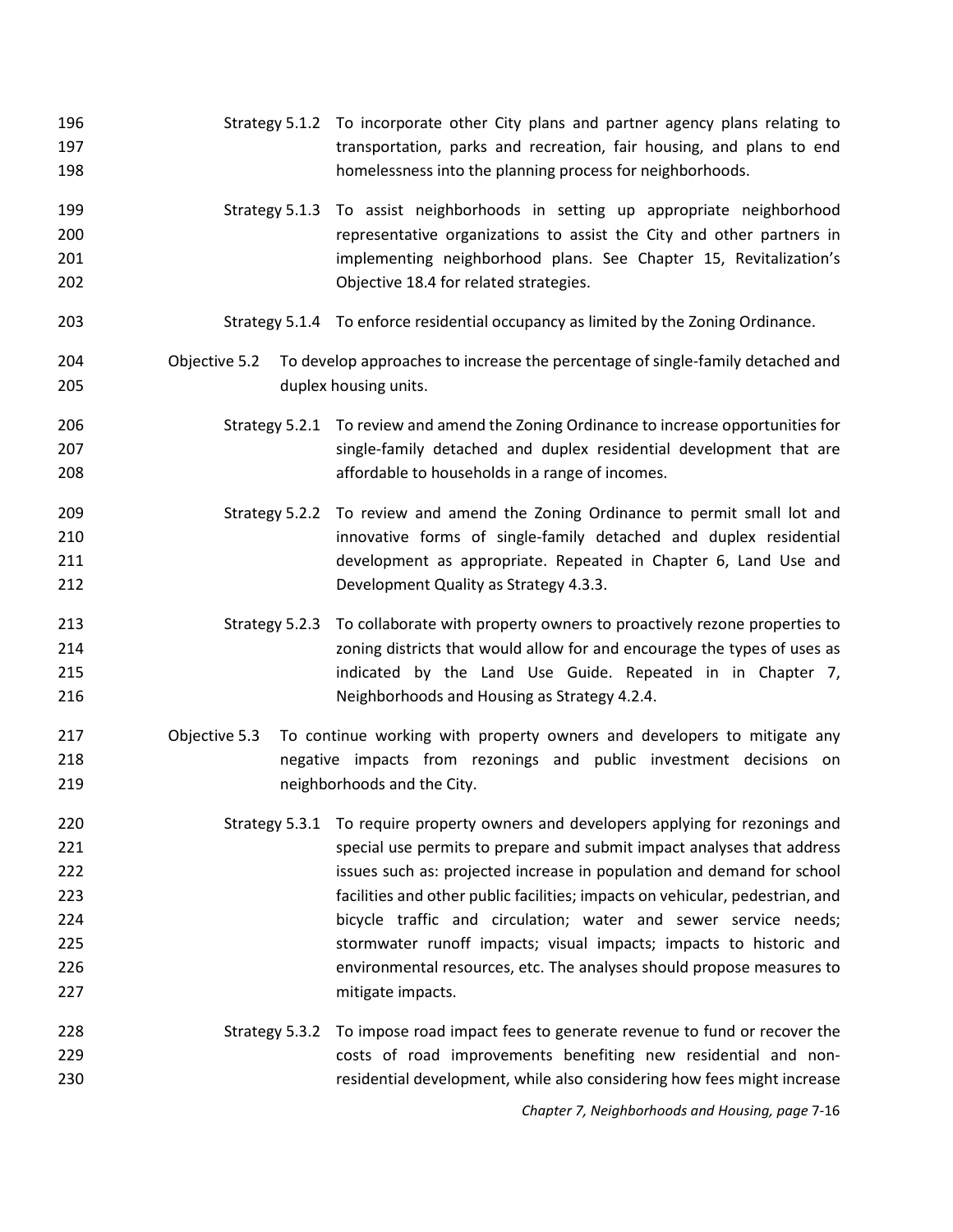| 231<br>232                                                  |                                                                                   | housing costs and effect affordable housing options. See Chapter 10,<br>Environmental Stewardship and Sustainability for related Strategy 11.4.7.                                                                                                                                                                                                                                                                                                                                                                                                                                                                               |  |  |
|-------------------------------------------------------------|-----------------------------------------------------------------------------------|---------------------------------------------------------------------------------------------------------------------------------------------------------------------------------------------------------------------------------------------------------------------------------------------------------------------------------------------------------------------------------------------------------------------------------------------------------------------------------------------------------------------------------------------------------------------------------------------------------------------------------|--|--|
| 233                                                         | Goal 6. To meet the current and future needs of residents for affordable housing. |                                                                                                                                                                                                                                                                                                                                                                                                                                                                                                                                                                                                                                 |  |  |
| 234<br>235                                                  | Objective 6.1                                                                     | To promote affordable housing options, including affordable rental properties<br>and affordable homes for ownership.                                                                                                                                                                                                                                                                                                                                                                                                                                                                                                            |  |  |
| 236<br>237<br>238<br>239<br>240<br>241<br>242<br>243<br>244 | Strategy 6.1.1                                                                    | To implement Fair Housing Goals and Priorities as recommended and<br>prioritized in the Assessment of Fair Housing, which includes expanding<br>housing choice and access to opportunity; increasing home ownership<br>among low-income households and members of protected classes;<br>improving the utility of public transit for low-income and disabled<br>persons; strengthening anti-discrimination, investigation, enforcement,<br>and operations; and increasing the level of housing knowledge and<br>understanding among housing developers, real estate professionals,<br>elected officials, and the general public. |  |  |
| 245<br>246<br>247                                           |                                                                                   | Strategy 6.1.2 To work with the Harrisonburg Redevelopment and Housing Authority<br>(HRHA) and other agencies and organizations to study and define housing<br>affordability at the full range of income levels in the City and the region.                                                                                                                                                                                                                                                                                                                                                                                     |  |  |
| 248<br>249<br>250<br>251                                    | Strategy 6.1.3                                                                    | To partner with HRHA and other community housing providers (serving<br>the elderly, disabled, homeless, low-moderate income families, victims<br>of violence, and others) to address community housing needs throughout<br>the region.                                                                                                                                                                                                                                                                                                                                                                                          |  |  |
| 252<br>253<br>254<br>255                                    |                                                                                   | Strategy 6.1.4 To increase the knowledge of City staff, elected officials, and community<br>members on affordable housing policies by partnering with community<br>organizations and agencies to host workshops and create other<br>educational opportunities.                                                                                                                                                                                                                                                                                                                                                                  |  |  |
| 256<br>257<br>258                                           |                                                                                   | Strategy 6.1.5 To encourage the development and construction of a variety of housing<br>types provided at a range of densities, types (single-family detached,<br>duplex, townhome, and multi-family), and costs.                                                                                                                                                                                                                                                                                                                                                                                                               |  |  |
| 259<br>260                                                  | Objective 6.2<br>in the City.                                                     | To promote home ownership to increase the proportion of owner-occupied units                                                                                                                                                                                                                                                                                                                                                                                                                                                                                                                                                    |  |  |
| 261<br>262<br>263                                           |                                                                                   | Strategy 6.2.1 To support expansion of the Family Self-Sufficiency and Lease to<br>Homeownership programs of HRHA and other homeownership<br>programs.                                                                                                                                                                                                                                                                                                                                                                                                                                                                          |  |  |